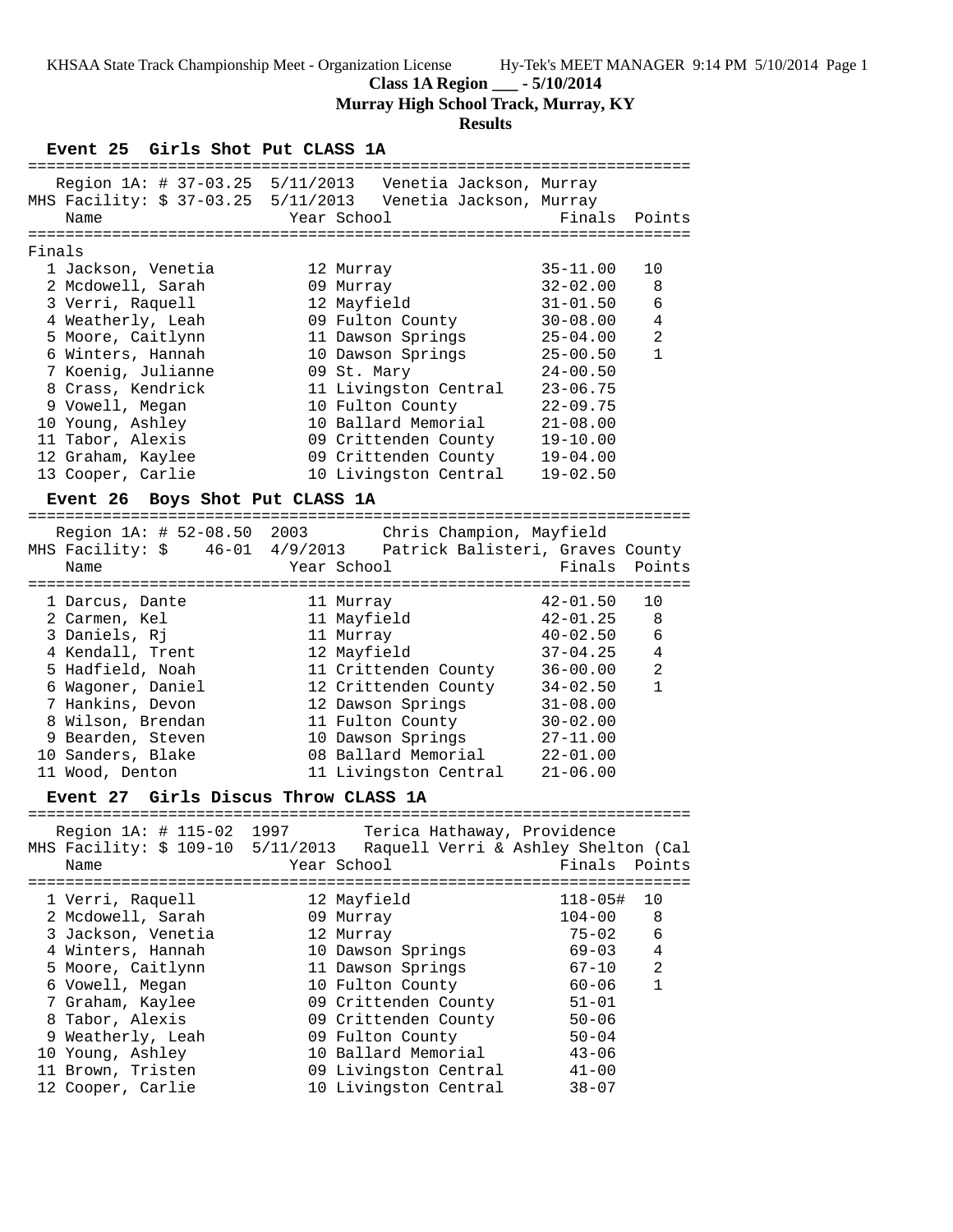**Class 1A Region \_\_\_ - 5/10/2014**

**Murray High School Track, Murray, KY**

# **Results**

|                                                                                                                                                                                                                                                                          |  |  |  | Event 28 Boys Discus Throw CLASS 1A                                                                                                                                                                                                                               |                     |  |                                                                                                                                                                                                  |                                                     |
|--------------------------------------------------------------------------------------------------------------------------------------------------------------------------------------------------------------------------------------------------------------------------|--|--|--|-------------------------------------------------------------------------------------------------------------------------------------------------------------------------------------------------------------------------------------------------------------------|---------------------|--|--------------------------------------------------------------------------------------------------------------------------------------------------------------------------------------------------|-----------------------------------------------------|
| Name                                                                                                                                                                                                                                                                     |  |  |  | Region 1A: # 151-08 2005 Cory Zirbel, Murray<br>MHS Facility: \$ 128-09 4/18/2014 Will Langford, Murray<br>Year School                                                                                                                                            |                     |  | Finals                                                                                                                                                                                           | Points                                              |
| 1 Langford, Will<br>2 Darcus, Dante<br>3 Wagoner, Daniel<br>4 Hankins, Devon<br>5 Puckett, Brad<br>6 Cole, Tristen<br>7 Hadfield, Noah<br>8 Wilson, Brendan<br>9 Terrell, Toler<br>10 Croft, Paxton<br>11 Sanders, Blake                                                 |  |  |  | 12 Murray<br>11 Murray<br>12 Crittenden County<br>12 Dawson Springs<br>12 Dawson Springs<br>09 Mayfield<br>11 Crittenden County<br>11 Fulton County<br>11 Ballard Memorial<br>11 Livingston Central<br>08 Ballard Memorial                                        |                     |  | $128 - 105$<br>$127 - 03$<br>97-04<br>$93 - 09$<br>$88 - 01$<br>$84 - 04$<br>$80 - 00$<br>$78 - 05$<br>$75 - 05$<br>$61 - 05$<br>$55 - 00$                                                       | 10<br>8<br>6<br>4<br>$\overline{a}$<br>$\mathbf{1}$ |
| 12 Ray, Tyler                                                                                                                                                                                                                                                            |  |  |  | 08 Livingston Central                                                                                                                                                                                                                                             |                     |  | $47 - 04$                                                                                                                                                                                        |                                                     |
| Region 1A: # 18-01.50 2007<br>Name                                                                                                                                                                                                                                       |  |  |  | Event 29 Girls Long Jump CLASS 1A<br>MHS Facility: \$ 17-04.50  5/5/2012  Cammie Jo Bolin, Murray<br>Year School                                                                                                                                                  |                     |  | Sharika Smith, Fulton County<br>Finals                                                                                                                                                           | Points                                              |
| 1 Homa, Yasmine<br>2 Futrell, Annie<br>3 Ervin, Zaria<br>4 Burden, Halyn<br>5 Layne, Tiffany<br>6 Major, Daisy<br>7 Thaxton, Elysia<br>8 Quinn, Audrey                                                                                                                   |  |  |  | 10 Murray<br>08 Murray<br>08 Fulton County<br>12 Dawson Springs<br>12 Dawson Springs<br>12 Livingston Central<br>08 Fulton County<br>10 Crittenden County<br>10 Livingston Central                                                                                |                     |  | $15 - 08.50$<br>$14 - 00.50$<br>$13 - 06.50$<br>$13 - 04.00$<br>$12 - 09.00$<br>$11 - 06.00$<br>$10 - 10.00$<br>$10 - 08.00$                                                                     | 10<br>8<br>6<br>$\overline{4}$<br>2<br>$\mathbf{1}$ |
|                                                                                                                                                                                                                                                                          |  |  |  | Event 30 Boys Long Jump CLASS 1A                                                                                                                                                                                                                                  |                     |  |                                                                                                                                                                                                  |                                                     |
| Region 1A: # 23-00.50 2001<br>Name                                                                                                                                                                                                                                       |  |  |  | MHS Facility: \$ 21-09.50 4/9/2013 Jaleel Lee, Murray<br>Year School                                                                                                                                                                                              | Bobby Smith, Murray |  | Finals                                                                                                                                                                                           | Points                                              |
| =============<br>1 Holman, Joe<br>2 Bledsoe, Jabarie<br>3 Crumble, Tayo<br>4 Holland, James<br>5 Clark, Ethan<br>6 Bledsoe, Devyn<br>7 Grimm, Hunter<br>8 Sharp, Jacob<br>9 Dyer, Hunter<br>10 Ford, Tanner<br>-- Yates, Alex<br>-- Dickerson, Noah<br>-- Jackson, Deion |  |  |  | 10 Fulton County<br>10 Ballard Memorial<br>12 Mayfield<br>12 Murray<br>10 Murray<br>09 Ballard Memorial<br>10 Livingston Central<br>11 Livingston Central<br>09 Dawson Springs<br>09 Fulton County<br>11 Crittenden County<br>11 Crittenden County<br>12 Mayfield |                     |  | ===================<br>19-05.00<br>$18 - 08.50$<br>$18 - 08.00$<br>$18 - 03.50$<br>$17 - 08.50$<br>$16 - 08.00$<br>$16 - 03.50$<br>$15 - 03.00$<br>$J15-03.00$<br>$14 - 01.00$<br>ND<br>ND<br>ND | 10<br>8<br>6<br>4<br>2<br>1                         |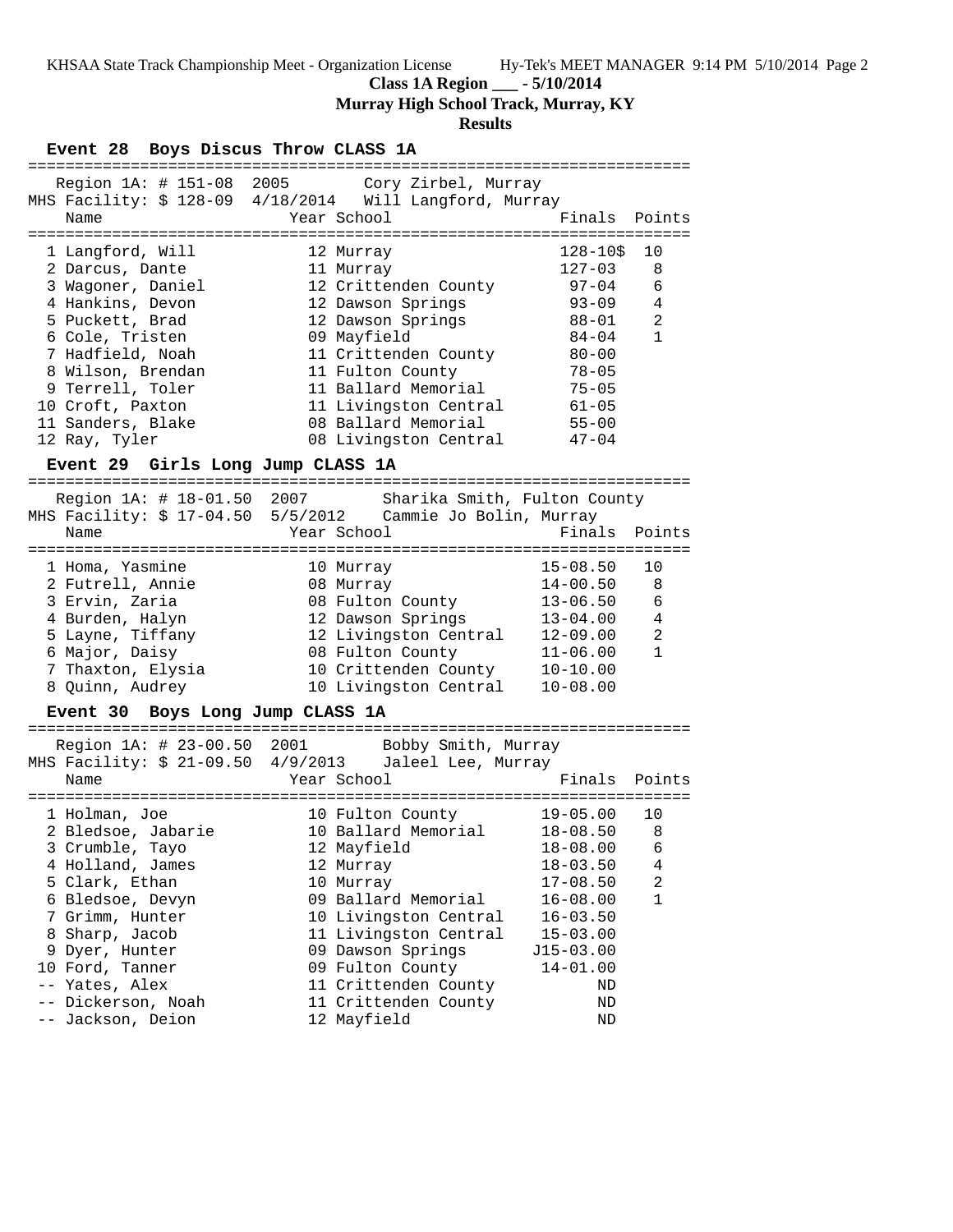**Class 1A Region \_\_\_ - 5/10/2014**

**Murray High School Track, Murray, KY**

### **Results**

#### **Event 31 Girls Triple Jump CLASS 1A**

| Name |                                                                                                                                                                                                                                                                            |      |                                                                                                                                                                                                                                                        |                                                                                  |
|------|----------------------------------------------------------------------------------------------------------------------------------------------------------------------------------------------------------------------------------------------------------------------------|------|--------------------------------------------------------------------------------------------------------------------------------------------------------------------------------------------------------------------------------------------------------|----------------------------------------------------------------------------------|
|      |                                                                                                                                                                                                                                                                            |      |                                                                                                                                                                                                                                                        |                                                                                  |
|      |                                                                                                                                                                                                                                                                            |      | $34 - 02.00$                                                                                                                                                                                                                                           | 10                                                                               |
|      |                                                                                                                                                                                                                                                                            |      | $31 - 06.00$                                                                                                                                                                                                                                           | 8                                                                                |
|      |                                                                                                                                                                                                                                                                            |      | $31 - 04.00$                                                                                                                                                                                                                                           | 6                                                                                |
|      |                                                                                                                                                                                                                                                                            |      | $30 - 11.00$                                                                                                                                                                                                                                           | $\overline{4}$                                                                   |
|      |                                                                                                                                                                                                                                                                            |      | $29 - 02.50$                                                                                                                                                                                                                                           | $\mathfrak{D}$                                                                   |
|      |                                                                                                                                                                                                                                                                            |      | $26 - 10.00$                                                                                                                                                                                                                                           |                                                                                  |
|      |                                                                                                                                                                                                                                                                            |      | $24 - 04.00$                                                                                                                                                                                                                                           |                                                                                  |
|      |                                                                                                                                                                                                                                                                            |      | $22 - 03.00$                                                                                                                                                                                                                                           |                                                                                  |
|      |                                                                                                                                                                                                                                                                            |      | $21 - 10.00$                                                                                                                                                                                                                                           |                                                                                  |
|      |                                                                                                                                                                                                                                                                            |      | $21 - 06.00$                                                                                                                                                                                                                                           |                                                                                  |
|      |                                                                                                                                                                                                                                                                            |      | $21 - 04.00$                                                                                                                                                                                                                                           |                                                                                  |
|      | Region $1A: # 38-04.50$<br>MHS Facility: \$<br>1 Glynn, Haley<br>2 Hurd, Alexis<br>3 Whitehead, Jaden<br>4 Futrell, Annie<br>5 Ward, Samantha<br>6 Burden, Halyn<br>7 Mcdonald, Erin<br>8 Thaxton, Elysia<br>9 Burden, Keyli<br>10 Maynard, Sydney<br>11 Sullivan, Caitlyn | 2007 | 34-06 5/11/2013<br>Year School<br>09 Murray<br>11 Mayfield<br>07 Mayfield<br>08 Murray<br>11 Fulton County<br>12 Dawson Springs<br>12 Crittenden County<br>10 Crittenden County<br>09 Dawson Springs<br>11 Livingston Central<br>09 Livingston Central | Sharika Smith, Fulton County<br>Skylar Standokes, Fort Campbell<br>Finals Points |

## **Event 32 Boys Triple Jump CLASS 1A**

======================================================================= Region 1A: # 45-05 2001 Bobby Smith, Murray MHS Facility: \$ 44-02.50 3/27/2012 Jakelze Martin, Trigg County Name The Year School The Pinals Points ======================================================================= 1 Crumble, Tayo 12 Mayfield 39-01.00 10 2 Bledsoe, Jabarie 10 Ballard Memorial 39-00.00 8 3 Chavarria, Danny 09 Murray 38-04.50 6 4 Coney, Travon 11 Mayfield 37-09.00 4 5 Smith, Dre 08 Fulton County 36-02.50 2 6 Nolan, Quinn 12 Fulton County 34-06.50 1 7 Yates, Alex 11 Crittenden County 34-00.00 8 Williams, Jon 10 Dawson Springs 32-09.00 9 Dyer, Hunter 09 Dawson Springs 32-07.00 10 Kitchens, Cameron 08 Livingston Central 29-02.00 11 Sitar, Austin 10 Crittenden County 26-04.00 12 Ray, Tyler 08 Livingston Central 21-10.00 -- Bledsoe, Devyn 09 Ballard Memorial ND

#### **Event 33 Girls High Jump CLASS 1A** =======================================================================

|   | Region 1A: # 5-07.50 2009 | Catherine Claywell, Murray<br>MHS Facility: \$ 5-05 3/27/2012  Catherine Claywell, Murray |                |                |
|---|---------------------------|-------------------------------------------------------------------------------------------|----------------|----------------|
|   | Name                      | Year School                                                                               | Finals         | Points         |
|   | 1 Campbell, Grace         | 09 Murray                                                                                 | $5 - 05.00$ \$ | 10             |
|   | 2 Burden, Halyn           | 12 Dawson Springs                                                                         | $4 - 04.00$    | 8              |
|   | 3 Grogan, Lydia           | 08 Murray                                                                                 | $4 - 02.00$    | 6              |
|   | 4 Langford, Amy           | 11 Fulton County                                                                          | $J4 - 02.00$   | $\overline{4}$ |
|   | 5 Kaszuba, Briana         | 08 Livingston Central                                                                     | $J4 - 02.00$   | $\mathfrak{D}$ |
|   | 6 Hamby, Christina        | 12 Dawson Springs                                                                         | $J4 - 02.00$   | 1              |
|   | 7 Mcdonald, Erin          | 12 Crittenden County                                                                      | $4 - 00.00$    |                |
| 8 | Ward, Samantha            | 11 Fulton County                                                                          | $J4 - 00.00$   |                |
|   | -- Quinn, Audrey          | 10 Livingston Central                                                                     | ΝH             |                |
|   |                           |                                                                                           |                |                |